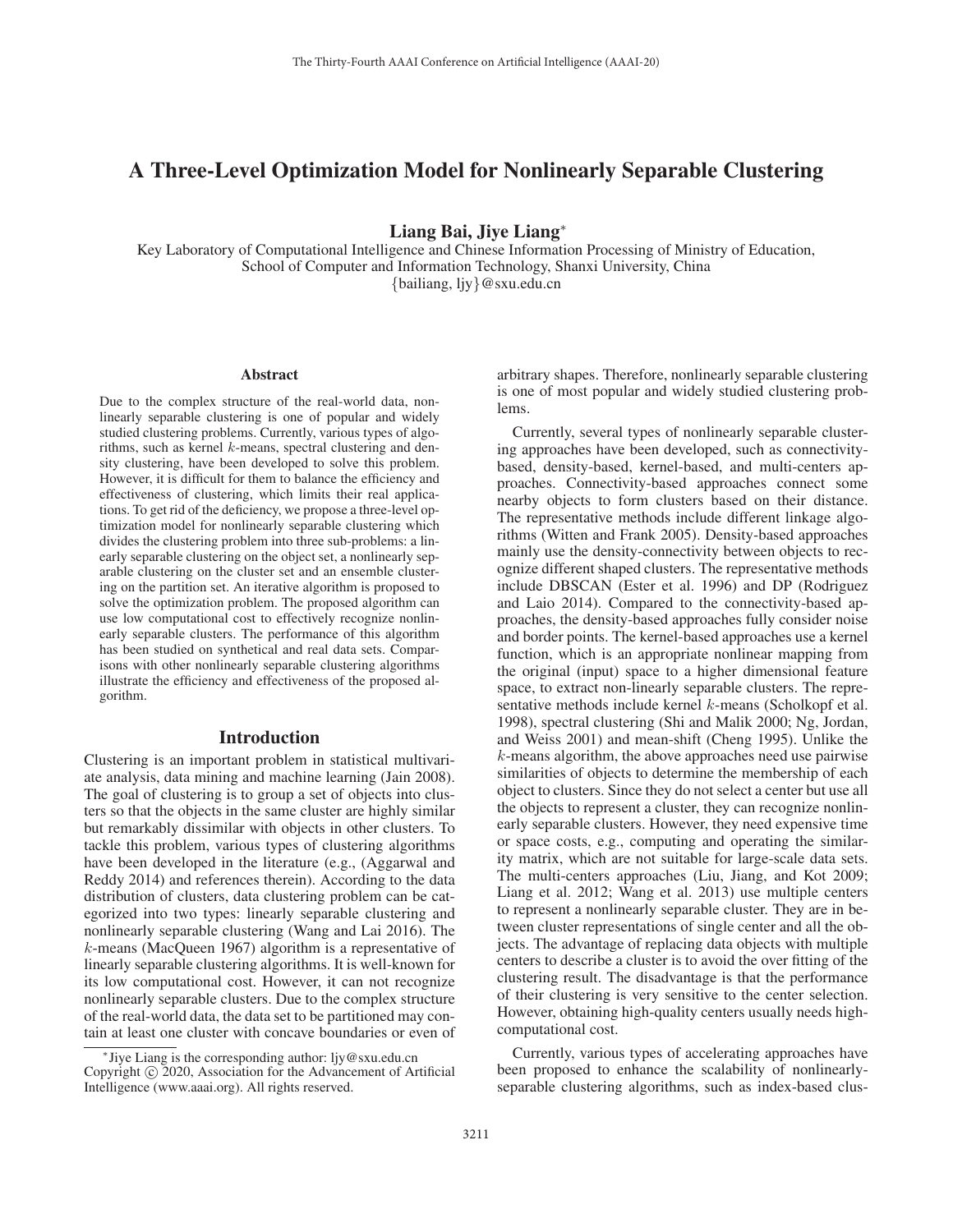tering, hybrid clustering, sampling-based clustering and parallel clustering. Index-based clustering uses one of spatial index structure, such as KD-tree (Bentley 1975), R\* tree (Beckmann et al. 1990), or X-tree (Berchtold, Keim, and Kriegel 1996), to reduce the cost of computing the pairwise distance matrix in the clustering process. However, these indices are only suitable for data sets with very lower dimensions, since the computational complexity of this solution increases exponentially with the data dimensions. Hybrid clustering integrates the k-means algorithm and nonlinearly separable clustering algorithms to enhance the clustering efficiency. The representative methods include DBSCAN with k-means (Dash, Liu, and Xu 2001; Viswanath and Pinkesh 2006; Nanda and Panda 2015), linkage with k-means (Liu, Jiang, and Kot 2009), the spectral clustering with k-means (Yan, Huang, and Jordan 2009), and the multilevel clustering algorithm (Dhillon, Guan, and Kulis 2007) which uses the iterative optimization method of kernel k-means to solve the spectral clustering problem. Sampling-based clustering reduces the scale of the data set by sample techniques and implements a nonlinearly separable clustering algorithm on the set of samples, instead of the data set. For example, Williams et al. (Williams and Seeger 2001) used the Nystroem method to speed up the kernel approximation. Rahimi et al. (Rahimi and Recht 2007) approximated the feature map of the kernel by random projection. Chen et al. (Chen and Cai 2011) used a relation matrix between samples and objects, instead of the pairwise matrix, and the eigenvalue decomposition, instead of the singular value decomposition in spectral clustering. Mohan et al. (Mohan and Monteleoni 2017) integrate uniform sampling and weighted kernel k-means to speed the solution of the spectral clustering. Huang et al. (Huang et al. ) proposed a representative selection method to enhance the performance of sampling-based clustering. Parallel clustering uses parallel techniques to enhance the clustering speed of the original algorithms. For example, some scholars have proposed parallel density-based clustering algorithms using the MapReduce technique (Dean and Ghemawat 2008), such as MR-DBSCAN (He, Tan, and et al. 2011), DBCURE-MR (Kim et al. 2014), and parallel spectral clustering (Chen et al. 2011). This type of algorithms needs additional platform for high performance computing to deal with large-scale data sets.

Despite the theoretical and practical advantages of the above-mentioned techniques, it is very difficult for them to balance the efficiency and effectiveness of nonlinearly separable clustering. While these approaches are lowering the computational cost, the robustness and quality of clustering results are often sacrificed. In order to solve this problem, we propose a three-level optimization model for nonlinearly separable clustering. In the new model, a nonlinearly separable clustering problem is divided into three sub-problems: the linearly separable clustering on the object set, the nonlinearly separable clustering on the cluster set and the ensemble clustering on the partition set. Cluster ensemble is one of important techniques for cluster analysis, which is used to solve the robustness problem of clustering results (Zhou 2012). Currently, lots of cluster ensemble algorithms have been developed, seen in (Yu et al. 2017). It is noted that

the new model is different from traditional cluster ensemble algorithms whose objective is to get the most consensus of base clusterings. However, our objective is to solve the nonlinearly separable clustering problem. Therefore, our objective function includes three validity functions for linearly separable clustering, nonlinearly separable clustering and ensemble clustering. These validity functions are defined based on the k-means objective function. We propose an k-means-like iterative method to minimize the objective function. The  $k$ -means (MacQueen 1967), kernel  $k$ -means (Scholkopf et al. 1998) and  $k$ -means-based cluster ensemble (Wu et al. 2015) algorithms can be seen as the special case of the proposed algorithm. Compared to existing clustering algorithms, the proposed algorithm can well balance the computation cost and quality of nonlinearly separable clustering.

The outline of the rest of this paper is as follows. Section 2 presents a new optimization model for nonlinearly separable clustering. Section 3 demonstrates the performance of the proposed algorithm. Section 4 concludes the paper with some remarks.

# The three-level optimization model

In this section, we propose a three-level clustering model for nonlinearly separable clustering. Fig.1 shows the clustering procedure of the proposed model. Generally speaking, different clusters on a complex data set are nonlinearly separable in the global geometric space but linearly separable in the local geometric space. Thus, we assume that a nonlinearly separable cluster is made up of several small linearly separable clusters. Based on this assumption, we divide a nonlinear clustering problem into three subproblems, i.e., linearly separable clustering, nonlinearly separable clustering and ensemble clustering. Let X be a  $n \times m$  data matrix with  $n$  objects and  $m$  features. We implement the linear clustering on X, which can produce a  $n \times p$  partition matrix W of objects, where  $p$  is the number of clusters in  $W$  which is required to be more than the number of real clusters k. The task of the linear clustering is to make objects similar with each other in the local geometric space into the same clusters. Furthermore, we see each cluster in  $W$  as a linear cluster and implement the nonlinear clustering to partition linear clusters into k nonlinear clusters, which can produce a  $p \times k$  partition matrix H of linear clusters. Let U be a  $n \times k$  desired partition matrix of objects. We hope to integrate  $W$  and  $H$  to approximate the partition matrix  $U$ , i.e.,  $WH \approx U$ . However, the performance of the approximated result depends on the quality of  $W$  and  $H$ . Therefore, we try to produce  $T$  approximated results and integrate them to estimate  $U$ , where  $T$  is no less than 1.

### The objective function and optimization problem

On the basis of the above motivation, we propose a threelevel optimization model, where its objective function is made up of three validity functions: linearly separable clustering on the data set, nonlinearly separable clustering on the cluster set and ensemble clustering on the partition set. Based on the objective function of the  $k$ -means algorithm,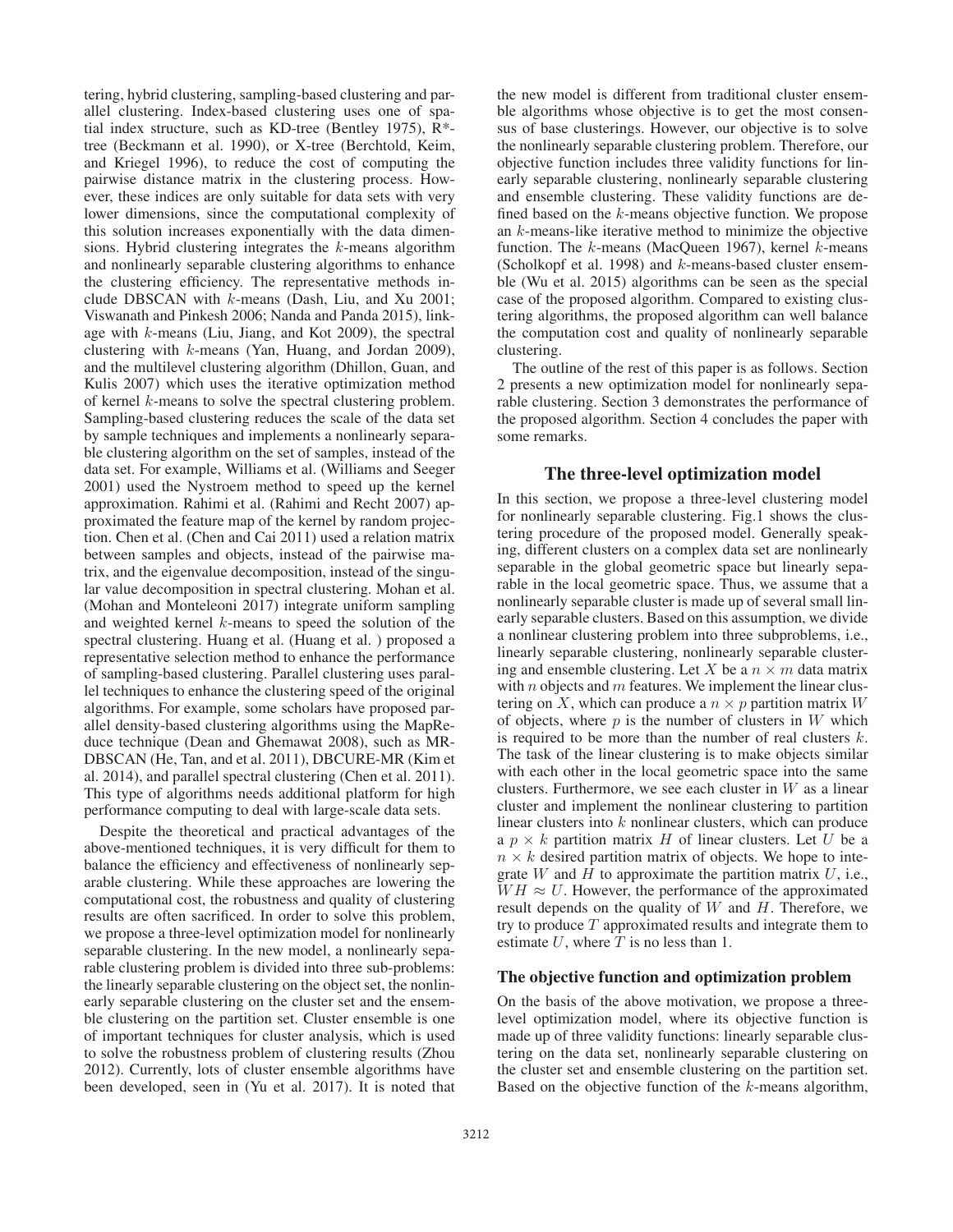

Figure 1: Three-level clustering procedure

we define them as follows.

$$
f_{L(t)} = ||X - W_t V_t||_F^2
$$
 (1)

is a validity function of the tth linear clustering on the data set X, for  $1 \le t \le T$ . It is the objective function of classical k-means algorithm.  $W_t = [w_{t(i)}]$  is the  $n \times p$  partition matrix of the tth linear clustering, where  $w_{t(ij)}$  is the membership of the *i*th object to the *j*th linear cluster, and  $V_t$  is the  $p \times m$  center matrix of the tth linear clustering, where  $\mathbf{v}_{t(j)}$ is the jth row of  $V_t$  representing the cluster center of the the *j*th linear cluster. If the value of  $f_{L(t)}$  is low, the objects in the same linear clusters are very close to each other in the original feature space of X.

$$
f_{G(t)} = ||\phi(V_t) - H_t Z_t||_F^2 = Tr(K_t) - Tr(\hat{H}_t^T K_t \hat{H}_t)
$$
\n(2)

is a validity function of the tth nonlinear clustering on  $V_t$ which are used to represent the linear clusters obtained by the tth linear clustering, for  $1 \le t \le T$ . It is the objective function of the kernel  $k$ -means algorithm (Scholkopf et al. 1998).  $\phi(V_t)$  and  $Z_t$  are the representations of  $V_t$  and its cluster centers in the nonlinearly embedded space by a kernel function, respectively.  $K_t$  is the  $p \times p$  kernel matrix of  $V_t$ .  $H_t$  is the  $p \times k$  partition matrix of  $V_t$  and  $\hat{H}_t = H D_t^{-1/2}$ <br>is the normalized matrix of  $H_t$ , where  $D_t = [d_t c_t]$  is a is the normalized matrix of  $H_t$ , where  $D_t = [d_{t(j)}]$  is a  $k \times k$  diagonal matrix with  $d_{t(j)} = \sum_{i=1}^{p} h_{t(ij)}$ . The goal of  $f_{G(i)}$  is to minimize the difference of the linear clusters of  $f_{G(t)}$  is to minimize the difference of the linear clusters in the same nonlinear clusters. In (Dhillon, Guan, and Kulis 2007), it has been proved that the kernel  $k$ -means algorithm is equivalent to the spectral clustering algorithm. Thus, minimizing  $f_{G(t)}$  can be solved by the eigenvalue decomposition.

$$
f_{E(t)} = ||W_t \hat{H}_t - U G_t||_F^2
$$
 (3)

 $f_{E(t)} = ||W_t \hat{H}_t - U G_t||_F^2$  (3)<br>is a validity function of the *t*th ensemble clustering, for  $1 \leq t \leq T$ . U is a  $n \times k$  partition matrix representing the final clustering of the data set. For ease of calculation,  $W_tH_t$ is used to reflect the tth partition matrix, instead of  $W_tH_t$ .  $G_t$  is a  $k \times k$  relation matrix between  $W_t H_t$  and U.  $f_{E(t)}$  is used to evaluate the difference between each  $W_t\hat{H}_t$  and U.<br>In this case,  $\sum_{t=1}^T f_{E(t)}$  is seen as a consensus function for cluster ensemble. We hope to minimize it to obtain the final clustering U which is the most consensus with all  $W_t\hat{H}_t$  $(1 \le t \le T)$ . If  $W_t \hat{H}_t$  is fixed,  $\sum_{t=1}^T f_{E(t)}$  is the objective function of the classical k-means algorithm. In (Wu et al. function of the classical k-means algorithm. In (Wu et al.

2015), Wu and Liu et al. have proved that it can be used in cluster ensemble.

Thus, the new optimization model is formally defined as follows.

$$
\min_{U} F = \sum_{t=1}^{T} \alpha f_{L(t)} + \beta f_{G(t)} + \gamma f_{E(t)},
$$
\n(4)

subject to

 $\Gamma$  $\overline{J}$  $\mathsf{L}$ 

$$
w_{t(ij)} \in \{0, 1\}, \sum_{j=1}^{p} w_{t(ij)} = 1, 1 < \sum_{i=1}^{n} w_{t(ij)} < n, h_{t(ij)} \in \{0, 1\}, \sum_{j=1}^{k} h_{t(ij)} = 1, 1 < \sum_{i=1}^{p} h_{t(ij)} < p, u_{ij} \in \{0, 1\}, \sum_{j=1}^{k} u_{ij} = 1, 1 < \sum_{i=1}^{n} u_{ij} < n,
$$
\n
$$
(5)
$$

where  $\alpha$ ,  $\beta$  and  $\gamma$  are the weights which are used to balance the importance of each term.

#### Solution algorithm for the optimization problem

Let  $W = \{W_t\}_{t=1}^T$ ,  $V = \{V_t\}_{t=1}^T$ ,  $H = \{H_t\}_{t=1}^T$ ,  $Q = \{Q_t\}_{t=1}^T$ , and  $G = \{G_t\}_{t=1}^T$ . In order to solve  $Q = \{Q_t\}_{t=1}^T$  and  $G = \{G_t\}_{t=1}^T$ . In order to solve<br>the optimization problem (4) we divide it into three minithe optimization problem (4), we divide it into three minimization subproblems, i.e., *Problem P*<sub>1</sub>: Fix *H*, *U* and *G*, solve  $\min_{W,V} F$ ; *Problem P*<sub>2</sub>: Fix W, V, U and G, solve  $\min_H F$ ; *Problem*  $P_3$ : Fix W, V and H, solve  $\min_{U,G} F$ . We use a  $k$ -means-like paradigm to approximately obtain its optimal solution.

**Solution for Problem**  $P_1$ : Given H, U and G,  $\alpha f_{L(t)}$  +  $\beta f_{G(t)} + \gamma f_{E(t)}$  is independent to each other and  $f_{G(t)}$  is constant, for  $1 \le t \le T$ . In this case, the minimization problem  $P_1$  becomes

$$
\min_{W_t, V_t} \alpha f_{L(t)} + \gamma f_{E(t)}, 1 \le t \le T.
$$
\n<sup>(6)</sup>

In order to solve the problem, we have

$$
\alpha f_{L(t)} + \gamma f_{E(t)} = ||X'_t - W_t V'_t||_F^2, \tag{7}
$$

where  $X'_t = [\alpha^{1/2} X, \gamma^{1/2} U G_t]$  is a concatenated matrix<br>with X and  $U G$  and  $V' = [\alpha^{1/2} V, \alpha^{1/2} \hat{U}]$  is a concept. with X and  $UG_t$ , and  $V'_t = [\alpha^{1/2} V_t, \gamma^{1/2} \hat{H}_t]$  is a concate-<br>nated matrix with V, and H, While  $UG_t$  is seen as the new nated matrix with  $V_t$  and  $H_t$ . While  $UG_t$  is seen as the new features of the original data  $X$ ,  $X'_t$  is a new representation of the original data  $X$ .  $V_t$  is seen as the cluster center matrix of  $X'_t$ .

According to Eq.(7), we transform the optimization problem into a k-means clustering problem of  $X'_t$ , i.e.,  $\min_{W_t, V'_t} ||A_t - W_t V_t||_F$ . Thus, we solve the problem by the update formula  $W_t$  and  $V'_t$  which are described as fol- $\mathbb{E}_t^{\prime} ||X_t^{\prime} - W_t V_t^{\prime} ||_F^2$ . Thus, we solve the problem by lows. Given  $V'_t$ , the minimizer  $W_t$  is given by

$$
w_{t(ij)} = \begin{cases} 1, & j = \arg \min_{l=1}^{p} ||\mathbf{x}'_i - \mathbf{v}'_{t(l)}||^2, \\ 0, & otherwise. \end{cases}
$$
(8)

for  $1 \le i \le N$ ,  $1 \le j \le P$ ,  $1 \le t \le T$ , where  $\mathbf{x}'_i$  is the *i*th row of *V'* Given *W<sub>t</sub>* the *i*th row of *V'* Given *W<sub>t</sub>* the *i*th row of  $\overline{X'_t}$  and  $\overline{v'_{t(t)}}$  is the *l*th row of  $V'_t$ . Given  $W_t$ , the minimizer  $V_t$  is given by

$$
\mathbf{v}'_{t(j)} = \sum_{i=1}^{N} w_{t(ij)} \mathbf{x}'_i / \sum_{i=1}^{N} w_{t(ij)} , \qquad (9)
$$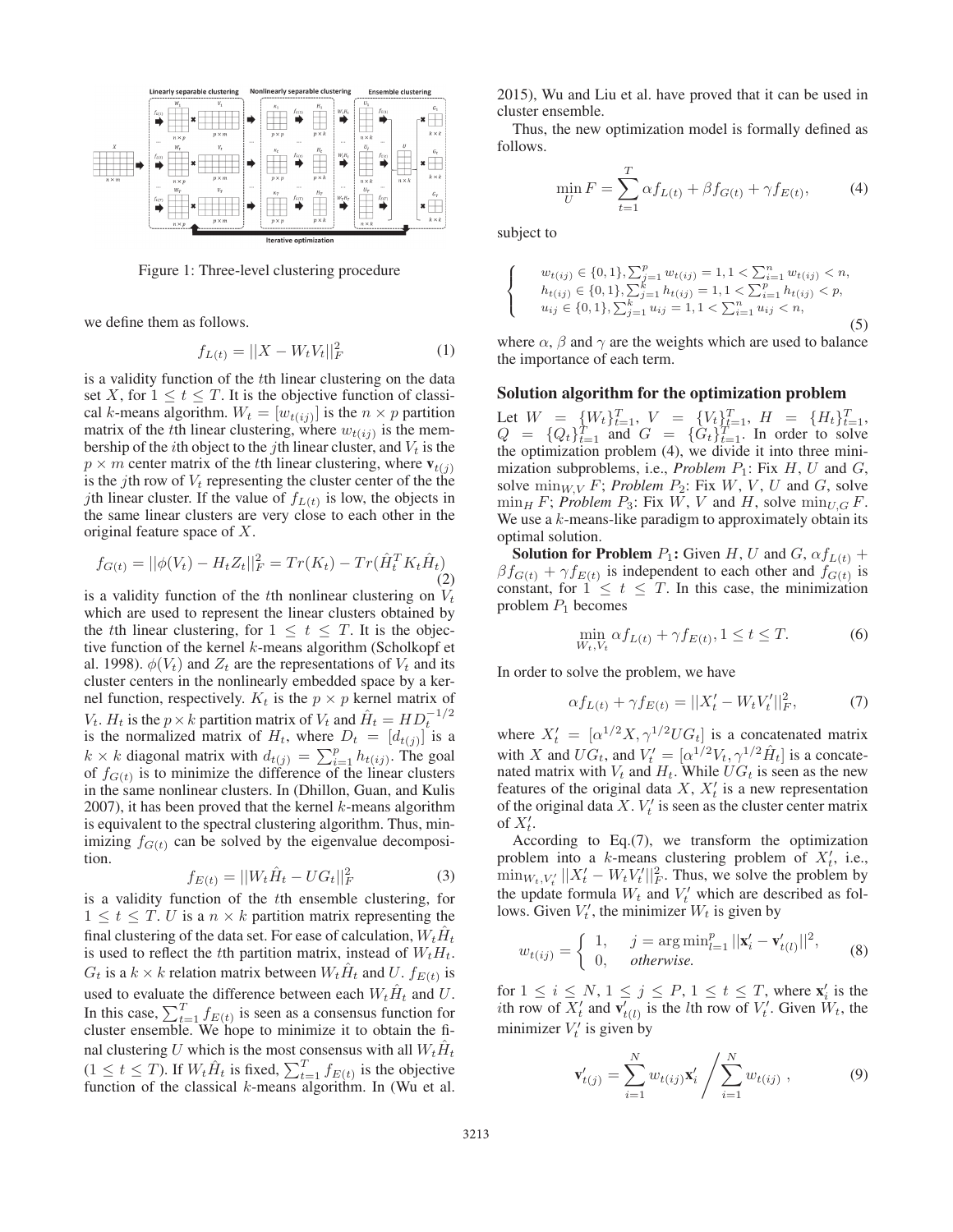for  $1 \leq j \leq P$ ,  $1 \leq t \leq T$ . Therefore, the computational complexity of solving Problem  $P_1$  is  $O(n(m+k)poT)$ where  $o$  is the number of iterations for a linear clustering.

Solution for Problem  $P_2$ : Given  $W$ ,  $V$ ,  $U$  and  $G$ ,  $\alpha f_{L(t)} + \beta f_{G(t)} + \gamma f_{E(t)}$  is also independent to each other and  $f_{L(t)}$  is constant, for  $1 \le t \le T$ . In this case, the minimization problem  $P_2$  becomes

$$
\min_{H_t} \beta f_{G(t)} + \gamma f_{E(t)}, 1 \le t \le T.
$$
 (10)

We have

$$
f_{E(t)} = Tr(\hat{H}_t^T W_t^T W_t \hat{H}_t) - Tr(\hat{H}_t^T W_t^T \hat{U} \hat{U}^T W_t \hat{H}_t).
$$
\n(11)

In this case,

$$
\beta f_{G(t)} + \gamma f_{E(t)} = \beta Tr(K_t) - Tr(\hat{H}_t^T L_t \hat{H}_t)
$$
(12)

where  $L_t = \beta K_t + \gamma W_t^T (I_n - \hat{U}\hat{U}^T) W_t$ . Minimizing  $\beta f_{\alpha(t)} + \gamma f_{\alpha(t)}$  is equivalent to solving the problem as fol- $\beta f_{G(t)} + \gamma f_{E(t)}$  is equivalent to solving the problem as follows.

$$
\max_{\hat{H}_t} Tr(\hat{H}_t^T L_t \hat{H}_t), \text{ subject to } \hat{H}_t^T \hat{H}_t = I_k.
$$
 (13)

Hence, we can solve Problem  $P_2$  by the spectral method. The computational complexity of solving Problem  $P_2$  is  $O((k+m)p^{2}T).$ 

**Solution for Problem**  $P_3$ : Given V, W and H, each  $\alpha f_{L(t)} + \beta f_{G(t)}$  is constant, for  $1 \leq t \leq T$ . Therefore, the minimization problem  $P_3$  becomes

$$
\min \sum_{t=1}^{T} ||W_t \hat{H}_t - U G_t||_F^2.
$$

We use the k-means-like paradigm to solve the problem. We provide the update formulas for  $G$  and  $U$  as follows. Given  $W, V, H$  and  $U$ , the minimizer  $G$  is given by

$$
\mathbf{g}_{t(l)} = \sum_{i=1}^{n} u_{il} \mathbf{q}_{t(i)} / \sum_{i=1}^{n} u_{il} , \qquad (14)
$$

where  $\mathbf{q}_{t(i)}$  is the *i*th row of  $W_t H_t$ , for  $1 \leq l \leq k$ ,  $1 \leq t \leq$ T. Given  $W, V, H$  and G, the minimizer U is given by

$$
u_{il} = \begin{cases} 1, & l = \arg \min_{h=1}^{k} \sum_{t=1}^{T} ||\mathbf{q}_{t(i)} - \mathbf{g}_{t(h)}||^{2}, \\ 0, & otherwise, \end{cases}
$$
(15)

for  $1 \leq i \leq n, 1 \leq l \leq k$ . Therefore, the computational complexity of solving Problem  $P_3$  is  $O(nk^2 oT)$ .

Based on the above update formulas, we approximately minimize the objective function  $F$  by iteratively solving the subproblems. Before the first iteration, we need to initialize the variables  $V, W, H, U$  and  $G$ . We first randomly select p objects from X to initialize  $V_t$ , for  $1 \le t \le T$ . Given  $V_t$ , we can compute  $W_t$  by the k-means algorithm. Furthermore, based on  $V_t$ , we can obtain  $K_t$  and  $H_t$  by the spectral clustering algorithm. Given  $V$ ,  $W$ , and  $H$ , we use

$$
\theta_t = \left( f_{L(t)} - \min_{t=1}^T f_{L(t)} / \max_{t=1}^T f_{L(t)} - \min_{t=1}^T f_{L(t)} \right)
$$

$$
\left( f_{G(t)} - \min_{t=1}^T f_{G(t)} / \max_{t=1}^T f_{G(t)} - \min_{t=1}^T f_{G(t)} \right)
$$

to evaluate the quality of  $Q_t$ . We select the partition matrix  $Q_r$  which satisfies  $r = \arg \min_{t=1}^T \theta_t$ , to initialize  $U = Q_r$ .<br>Given II we can compute G by Eq. (14) Given  $U$ , we can compute  $G$  by Eq.(14).

The overall clustering procedure is summarized in Algorithm 1. For the proposed algorithm, the parameters  $\alpha$ ,  $\beta$ ,  $\gamma$ , p, T and  $\tau$  can be used to control its efficiency and effectiveness. By default, we set  $\alpha = \beta = \gamma = 1$  which assumes the three terms of the objective function  $F$  are equally important. By adjusting  $\alpha$ ,  $\beta$  and  $\gamma$ , we can conclude that the classical k-means, kernel k-means and k-means-based cluster ensemble algorithms can be seen as the special case of the proposed algorithm. If  $T > 1$ ,  $\beta = 0$ ,  $\beta \neq 0$  and  $\gamma \neq 0$ , the clustering result can be seen as an integrated result of  $T$  linear (k-means) clusterings. If  $p = n$ ,  $V_t = X$ . In this case, the clustering result can be seen as an integrated result of T nonlinear (kernel k-means) clusterings. If  $T > 1$ ,  $\alpha = \beta = 0$ and  $\gamma \neq 0$ , the proposed algorithm becomes a cluster ensemble algorithm. For the parameter  $\tau$ , if it is equal to 1, the ensemble result can not be used to improve the generation of each  $W_t$  and  $H_t$ . The time complexity of the proposed algorithm is  $O((n(m+k)po+(k+m)p^2+nk^2o)T\tau)$ , where  $\tau$ is the maximum or desired number of iterations. According to the time complexity, we can see that the clustering efficiency depends on the parameters  $p$ , T and  $\tau$ . We assume the number of linear clusters p is no more than  $\sqrt{n}$  which is the maximum possible number of clusters on a data set (Yu and Cheng 2004). Therefore, the time complexity is no more than  $O(kn^{3/2}T\tau)$ . For a traditional nonlinear clustering algorithm, its time complexity is generally no less than  $O(kn^2)$ . If we set  $T\tau$  to less than  $n^{1/2}$ , the proposed algorithm can reduce the computational cost of nonlinearly separable clustering. Besides, the algorithm has good parallelizability. Since each  $\alpha f_{L(t)} + \beta f_{G(t)}$  is independent to each other, for  $1 \le t \le T$ , we can minimize them in parallel.

| <b>Input:</b> $X, k$                                      |
|-----------------------------------------------------------|
| Output: $U$                                               |
| Initialize $V, W, H, U$ and $G$ ;                         |
| <b>Repeat</b>                                             |
| Fixed H, U and G, solve Problem $P_1$ to obtain V and     |
| W:                                                        |
| Fixed V, W, U and G, solve Problem $P_2$ to obtain H;     |
| Fixed V, W and H, solve Problem $P_3$ to obtain U and     |
| G:                                                        |
| <b>Until</b> The objective function is not changed or the |
| desired number of iterations $\tau$ is reached.           |

#### Experimental analysis

In order to properly examine the performance of the NKM-NSC algorithm, we compare it with other nine nonlinearly separable clustering algorithms which include: DB-SCAN (Ester et al. 1996) with KD-Tree (DBSCAN+KD), density peaks clustering (Rodriguez and Laio 2014) with KD-Tree (DP+KD), multi-exemplar affinity propagation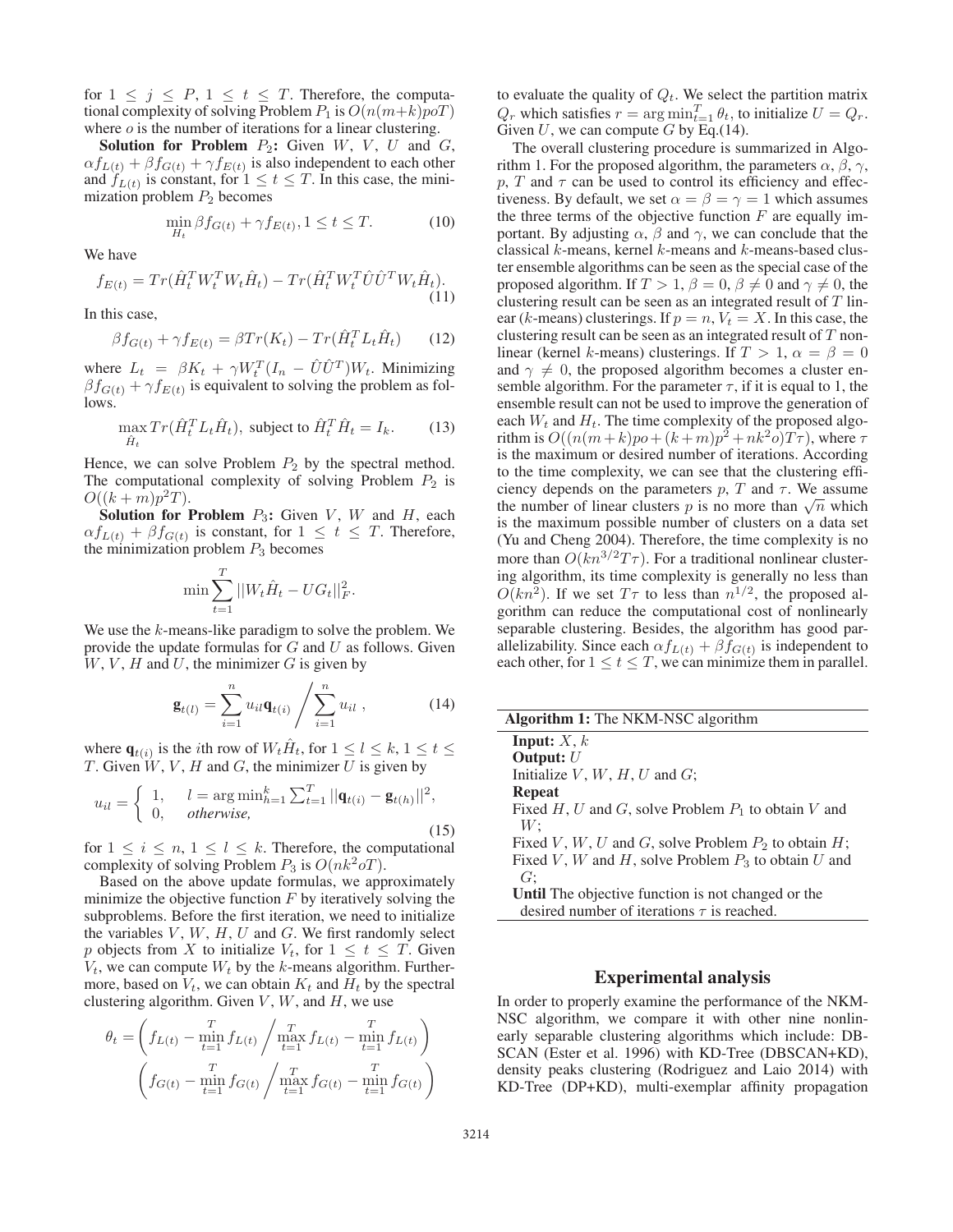

Figure 2: Data distribution of synthetic data

(MEAP) (Wang et al. 2013), multi-prototypes clustering (MP) (Liu, Jiang, and Kot 2009), kernel k-means (KKM) (Scholkopf et al. 1998), spectral clustering (SC) (Ng, Jordan, and Weiss 2001), spectral clustering with Nystroem (SC+N) (Williams and Seeger 2001), spectral clustering with random feature (SC+RF) (Rahimi and Recht 2007), spectral clustering with k-means (SC+KM) (Yan, Huang, and Jordan 2009).

The comparisons are carried out on 8 synthetic and 7 real data sets (Benchmarks ). The synthetic data sets include Ring (1,500 objects and 3 clusters), Jain (373 objects and 2 clusters), Flame (240 objects and 2 clusters), Agg (788 objects and 7 clusters), T4.8k (7,235 objects and 6 clusters), T7.1k (3,031 objects and 9 clusters), Chain (1,000 objects and 2 clusters) and Atom (800 objects and 2 clusters). The data distributions of the synthetic data sets are shown in Fig. 2. The real data sets include Wine (178 objects, 13 features and 3 clusters), Breast Cancer (569 objects, 30 features and 2 clusters), Handwritten Digits (5,620 objects, 63 features and 10 clusters), Landsat Satellite (6,435 objects, 36 features and 7 clusters), MNIST (10,000 objects, 784 features and 10 clusters) and KDD-CUP'99 (1,048,576 objects, 39 features and 2 clusters).

The experiments are conducted on an Intel i7-4710MQ personal computer with 16G RAM. We employ the widelyused external indices (Aggarwal and Reddy 2014): the normalized mutual information (NMI) and the adjusted rand index (ARI), to measure the similarity between a clustering result and the true partition on a data set. If the clustering result is close to the true partition, then its NMI and ARI values are high.

Before the comparisons, we need to set the parameters of these algorithms as follows. For each algorithm, we first set the number of clusters  $k$  is equal to its true number of classes on each of the given data sets. Furthermore, we use Gaussian kernel function to produce the distance or similarity matrix and test each of these algorithms with different  $\delta$ values of the kernel parameter, i.e.,  $\delta = \varepsilon_X$ ,  $\varepsilon_X/10$ ,  $\varepsilon_X/20$ ,  $\varepsilon_X/30$ ,  $\varepsilon_X/40$ ,  $\varepsilon_X/50$  where  $\varepsilon_X$  is the average distance of data set  $X$ , to select the highest ARI and NMI values for comparison. Since the performance of the MP, KKM, SC, SC+N, SC+RF, SC+KM and NKM-NSC algorithms are affected by the selection of initial points, each of them runs 30 times to compute the mean and standard deviation of ARI

and NMI on each data set. For the NKM-NSC algorithm, we and NNH on each data set. For the NNN-NSC algorithm, we<br>set  $\alpha = \beta = \gamma = 1$ , the number of linear clusters  $p = [\sqrt{n}]$ ,<br>the number of ensemble clusterings  $T = 12$  and the maxithe number of ensemble clusterings  $T = 12$  and the maximum number of iterations  $\tau = 10$ , respectively.

Table 1 shows the ARI and NMI values of these algorithms on different data sets. In the table, we see that the density-based algorithms DBSCAN and DP can effectively recognize the nonlinearly-separable clusters on these synthetic data sets. However, their performances are not good on the real data sets. Compared to other algorithms, the SC algorithm has high clustering accuracies on all the given data sets. However, the accelerated spectral clustering algorithms SC+N, SC+RF and SC+KM reduce the clustering accuracies of the original algorithm. Although the objective function of the KKM algorithm is equivalent to that of the SC algorithm, the clustering quality of KKM is weaker than SC on these data sets. According to the experimental results in this table, we see that the clustering accuracy of NKM-NSC is very close to SC. This shows that the proposed algorithm can effectively approximate the clustering results of SC. We also observe that the performance of the proposed algorithm is slightly better than SC on some data sets. The main reason is that the proposed algorithm uses linear clusters to simulate the nonlinear clusters, which can reduce the overfitting of the clustering to some extent. Besides, we can see that the standard deviation of the proposed algorithm on each data set is less than 0.1. Therefore, we can conclude that the proposed algorithm is effective and robust to deal with these data sets.

In addition to the clustering accuracy, we compare the clustering speed of these algorithms on data set MNIST. Table 2 shows the running times of these algorithms with different numbers of objects on the data set. On this test, the running time of the proposed algorithm is more than the MP, SC+N, SC+RF and SC+KM algorithms but is less than the SC, DBSCAN+KD and KKM algorithms. Compared to the DP+KD algorithm, while the size of the data set is more than 4000, the proposed algorithm is more efficient than it. The experimental result is basically consistent with their time complexities. The computational cost of the proposed algorithm is between the KKM algorithm and these accelerated SC algorithms. Compared to the compared algorithms, the proposed algorithm can better balance the effectiveness and efficiency of nonlinearly separable clustering. Therefore, we further test the efficiency of the proposed algorithm on data set KDD-CUP'99. It is worth noting that except the proposed algorithm, the compared algorithms need to compute and operate a  $n \times n$  pairwise-similarity matrix of all the objects. If the number of objects is no less than 100, 000, the memory size of the computer is required to be no less than 74GB. Therefore, when these algorithms are used to cluster a data set including no less than 100,000 objects in a PC with the low configuration, the out-of-memory error is caused. Due to the fact that the proposed algorithm need not compute the  $n \times n$  pairwise-similarity matrix, it can be used to cluster the data set in the PC. Fig. 3 shows the running time of the proposed algorithm with different numbers of objects which are from 100,000 to 1,000,000 on data set KDD-CUP'99, given the PC with 16GB memory. Accord-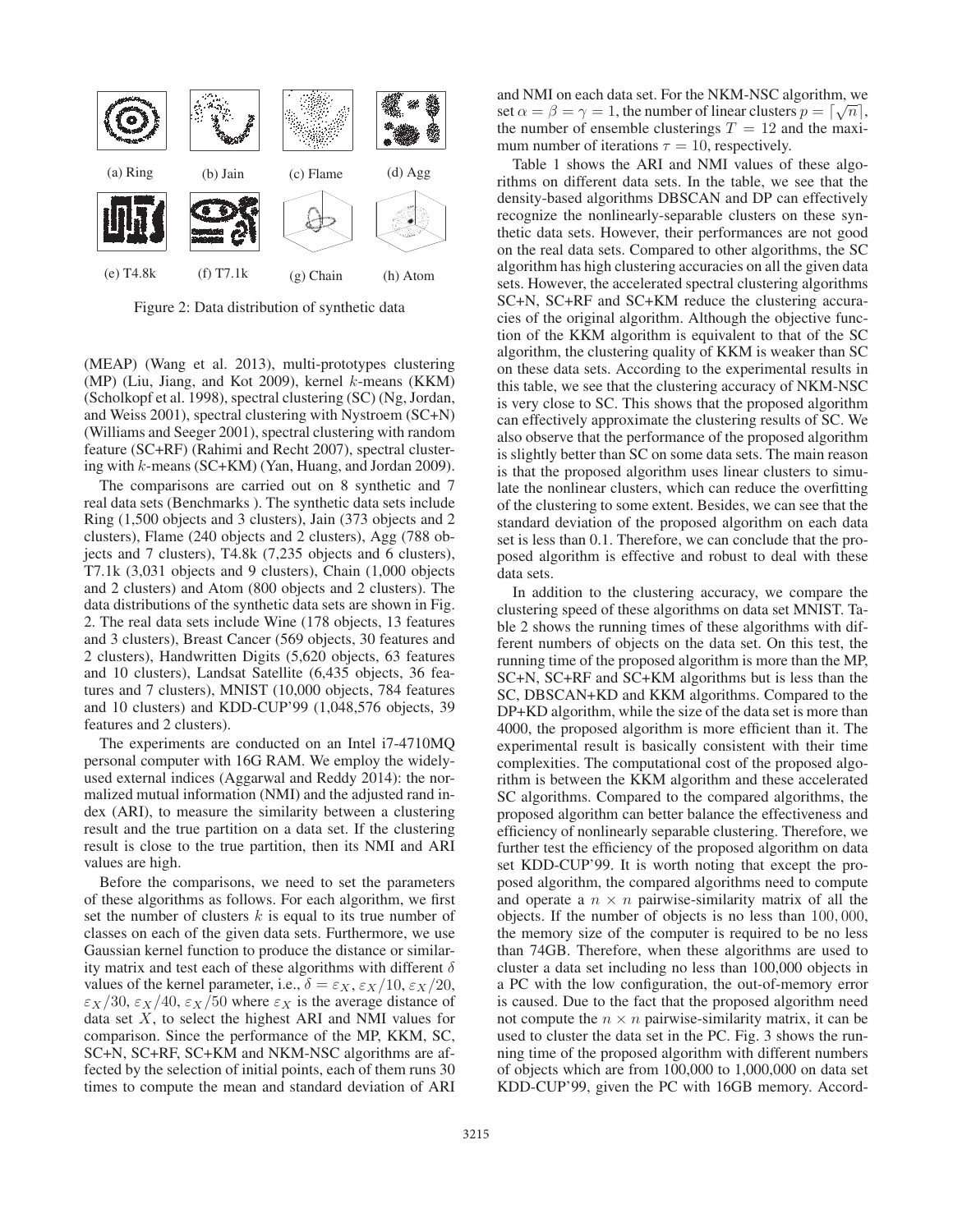| Data             | Index                    | DBSCAN+KD                                  | DP+KD                                      | <b>MEAP</b>                                | MP                                         | <b>KKM</b>                                 |
|------------------|--------------------------|--------------------------------------------|--------------------------------------------|--------------------------------------------|--------------------------------------------|--------------------------------------------|
|                  | <b>ARI</b>               | 1.0000                                     | 0.3987                                     | 0.1476                                     | $0.0068 \pm 0.0271$                        | $0.4801 \pm 0.0589$                        |
| Ring             | <b>NMI</b>               | 1.0000                                     | 0.6161                                     | 0.4924                                     | $0.0249 \pm 0.8422$                        | $0.6214 \pm 0.0689$                        |
|                  | <b>ARI</b>               | 0.8700                                     | 0.9773                                     | 0.2315                                     | $0.3812 \pm 0.0871$                        | $0.3340 \pm 0.1372$                        |
| Jain<br>Flame    | <b>NMI</b>               | 0.9000                                     | 0.9492                                     | 0.4902                                     | $1.6140 \pm 0.8635$                        | $0.3517 \pm 0.0783$                        |
|                  | <b>ARI</b>               | 0.8214                                     | <b>1.0000</b>                              | 0.6277                                     | $0.6609 \pm 0.2482$                        | $0.4947 \pm 0.1551$                        |
|                  | <b>NMI</b>               |                                            |                                            |                                            |                                            |                                            |
|                  |                          | 0.7464<br>0.9018                           | 1.0000<br>0.9053                           | 0.5393                                     | $0.7163 \pm 0.2934$<br>$0.5759 \pm 0.2911$ | $0.4694 \pm 0.1191$<br>$0.9949 \pm 0.2294$ |
| Agg              | <b>ARI</b>               |                                            |                                            | 0.6812                                     |                                            |                                            |
|                  | <b>NMI</b>               | 0.8619                                     | 0.8581                                     | 0.8376                                     | $0.6677 \pm 0.1659$                        | $0.9776 \pm 0.1491$                        |
| T4.8k            | <b>ARI</b>               | 0.8189                                     | 0.6880                                     | 0.7546                                     | $0.5523 + 0.6876$                          | $0.9818 \pm 0.0549$                        |
|                  | <b>NMI</b>               | 0.8590                                     | 0.8105                                     | 0.8321                                     | $0.6059 \pm 0.8792$                        | $0.9898 \pm 0.0308$                        |
| $T7.1\mathrm{k}$ | <b>ARI</b>               | 0.9952                                     | 0.4378                                     | 0.4489                                     | $0.3676 \pm 0.2937$                        | $0.9658 \pm 0.0634$                        |
|                  | <b>NMI</b>               | 0.9913                                     | 0.7118                                     | 0.7660                                     | $0.6354 \pm 0.2072$                        | $0.9858 \pm 0.0256$                        |
| Chain            | <b>ARI</b>               | 1.0000                                     | 0.7367                                     | 0.6763                                     | $0.9743 \pm 0.1382$                        | $0.9777 \pm 0.0039$                        |
|                  | <b>NMI</b>               | 1.0000                                     | 0.7761                                     | 0.6966                                     | $0.9777 \pm 0.1199$                        | $0.9558 \pm 0.0063$                        |
|                  | <b>ARI</b>               | 0.9154                                     | 0.6394                                     | 1.0000                                     | $0.5735 \pm 0.2110$                        | $0.6584 \pm 0.1164$                        |
| Atom             | <b>NMI</b>               | 0.8818                                     | 0.6624                                     | 1.0000                                     | $0.6614 \pm 0.2061$                        | $0.7021 \pm 0.1482$                        |
|                  | <b>ARI</b>               | 0.5681                                     | 0.4966                                     | 0.7028                                     | $0.8586 \pm 0.0845$                        | $0.8796 \pm 0.0097$                        |
| Iris             | <b>NMI</b>               | 0.7611                                     | 0.6607                                     | 0.7277                                     | $0.8623 \pm 0.0932$                        | $0.8771 \pm 0.0138$                        |
|                  | <b>ARI</b>               | 0.4272                                     | 0.4536                                     | 0.7586                                     | $0.5841 \pm 0.1727$                        | $0.8673 \pm 0.1633$                        |
| Wine             | <b>NMI</b>               | 0.5309                                     | 0.5862                                     | 0.7390                                     | $0.6539 \pm 0.1319$                        | $0.8406 \pm 0.1051$                        |
| <b>Breast</b>    | <b>ARI</b>               | 0.6606                                     | 0.5038                                     | 0.7620                                     | $0.4314 \pm 0.2716$                        | $0.6949 \pm 0.0058$                        |
|                  | <b>NMI</b>               | 0.4140                                     | 0.4758                                     | 0.6640                                     | $0.3729 \pm 0.2106$                        | $0.5723 \pm 0.0024$                        |
|                  | <b>ARI</b>               | 0.4772                                     | 0.5915                                     | 0.6626                                     | $0.7081 \pm 0.0494$                        | $0.6874 \pm 0.0656$                        |
| Digits           | <b>NMI</b>               | 0.5368                                     | 0.6438                                     | 0.7294                                     | $0.8015 \pm 0.0396$                        | $0.7835 \pm 0.0316$                        |
|                  | <b>ARI</b>               | 0.3021                                     | 0.3172                                     | 0.2840                                     | $0.3121 \pm 0.0687$                        | $0.5423 \pm 0.0510$                        |
| Statlog          | <b>NMI</b>               | 0.4582                                     | 0.4869                                     | 0.5370                                     | $0.4484 \pm 0.0430$                        | $0.6226 \pm 0.0186$                        |
|                  | <b>ARI</b>               | 0.1125                                     | 0.2861                                     | 0.3975                                     | $0.3459 \pm 0.0373$                        | $0.4883 \pm 0.0423$                        |
| <b>MNIST</b>     | <b>NMI</b>               | 0.3430                                     | 0.4856                                     | 0.5484                                     | $0.5122 \pm 0.0126$                        | $0.6554 \pm 0.0107$                        |
|                  |                          |                                            |                                            |                                            |                                            |                                            |
|                  |                          |                                            |                                            |                                            |                                            |                                            |
|                  |                          | $\overline{SC}$                            | $SC+N$                                     | $SC+RF$                                    |                                            |                                            |
| Data             | Index                    |                                            |                                            |                                            | $SC+KM$                                    | NKM-NSC                                    |
| Ring             | <b>ARI</b>               | $1.0000 \pm 0.0000$                        | $0.4031 \pm 0.0442$                        | $0.3832 \pm 0.0762$                        | $0.5146 \pm 0.1782$                        | $1.0000 \pm 0.0000$                        |
|                  | <b>NMI</b>               | $1.0000 \pm 0.0000$                        | $0.6057 \pm 0.0541$                        | $0.5758 \pm 0.1051$                        | $0.6501 \pm 0.1451$                        | $1.0000 \pm 0.0000$                        |
| Jain             | <b>ARI</b>               | $1.0000 \pm 0.0000$                        | $0.6247 \pm 0.0097$                        | $0.5412 \pm 0.0322$                        | $0.6199 \pm 0.3830$                        | $1.0000 \pm 0.0000$                        |
|                  | <b>NMI</b>               | $1.0000 \pm 0.0000$                        | $0.7011 \pm 0.0093$                        | $0.6720 \pm 0.0564$                        | $0.6354 \pm 0.3646$                        | $1.0000 \pm 0.0000$                        |
| Flame            | <b>ARI</b>               | $0.9337 \pm 0.0021$                        | $0.8889 \pm 0.0612$                        | $0.3424 \pm 0.2313$                        | $0.8529 \pm 0.2437$                        | $0.9650 \pm 0.0164$                        |
|                  | <b>NMI</b>               | $0.9269 \pm 0.0013$                        | $0.8358 \pm 0.0563$                        | $0.3482 \pm 0.2006$                        | $0.8192 \pm 0.1919$                        | $0.9276 \pm 0.0310$                        |
|                  | <b>ARI</b>               | $0.7731 \pm 0.0011$                        | $0.5131 \pm 0.2423$                        | $0.3637 \pm 0.1507$                        | $0.3312 \pm 0.1323$                        | $0.9920 \pm 0.0014$                        |
| Agg              | <b>NMI</b>               | $0.8794 \pm 0.0025$                        | $0.6067 \pm 0.1393$                        | $0.5338 \pm 0.1270$                        | $0.5250 \pm 0.1241$                        | $0.9884 \pm 0.0018$                        |
| T4.8k            | <b>ARI</b>               | $1.0000 \pm 0.0000$                        | $0.4755 \pm 0.0503$                        | $0.4359 \pm 0.0573$                        | $0.3569 \pm 0.0742$                        | $0.8807 \pm 0.0406$                        |
|                  | <b>NMI</b>               | $1.0000 \pm 0.0000$                        | $0.6481 \pm 0.0459$                        | $0.5981 \pm 0.0450$                        | $0.5540 \pm 0.0761$                        | $0.8972 \pm 0.0229$                        |
| T7.1k            | ARI                      | $1.0000 \pm 0.0000$                        | $05156 \pm 0.1055$                         | $0.4610 \pm 0.1912$                        | $0.6057 \pm 0.1142$                        | $0.8723 \pm 0.0821$                        |
|                  | <b>NMI</b>               | $1.0000 \pm 0.0000$                        | $0.6535 \pm 0.0913$                        | $0.5385 \pm 0.1352$                        | $0.7868 \pm 0.0815$                        | $0.9105 \pm 0.0483$                        |
| Chain            | <b>ARI</b>               | $1.0000 \pm 0.0000$                        | $0.9408 \pm 0.0051$                        | $0.9728 \pm 0.0122$                        | $0.6919 \pm 0.3643$                        | $1.0000 \pm 0.0000$                        |
|                  | <b>NMI</b>               | $1.0000 \pm 0.0000$                        | $0.9024 \pm 0.0069$                        | $0.9489 \pm 0.0195$                        | $0.7042 \pm 0.3046$                        | $1.0000 \pm 0.0000$                        |
| Atom             | ARI                      | $1.0000 \pm 0.0000$                        | $0.5175 \pm 0.1312$                        | $0.4354 \pm 0.2660$                        | $0.8836 \pm 0.2634$                        | $1.0000 \pm 0.0000$                        |
|                  | <b>NMI</b>               | $1.0000 \pm 0.0000$                        | $0.5930 \pm 0.1102$                        | $0.4427 \pm 0.2752$                        | $0.8968 \pm 0.2323$                        | $1.0000 \pm 0.0000$                        |
| Iris             | <b>ARI</b>               | $0.9038 \pm 0.0042$                        | $0.8871 \pm 0.0447$                        | $0.8851 \pm 0.0216$                        | $0.8610 \pm 0.0976$                        | $0.8921 \pm 0.0193$                        |
|                  | <b>NMI</b>               | $0.8996 \pm 0.0037$                        | $0.8871 \pm 0.0331$                        | $0.8795 \pm 0.0220$                        | $0.8616 \pm 0.0891$                        | $0.8893 \pm 0.0102$                        |
|                  | <b>ARI</b>               | $0.9325 \pm 0.0010$                        | $0.8906 \pm 0.1340$                        | $0.8405 \pm 0.0539$                        | $0.8339 \pm 0.1338$                        | $0.8977 \pm 0.0363$                        |
| Wine             | <b>NMI</b>               | $0.9116 \pm 0.0015$                        | $0.8737 \pm 0.1139$                        | $0.8172 \pm 0.0513$                        | $0.8063 \pm 0.0825$                        | $0.9082 \pm 0.0341$                        |
|                  | <b>ARI</b>               | $0.7302 \pm 0.0034$                        | $0.7011 \pm 0.0285$                        | $0.7105 \pm 0.0387$                        | $0.7288 \pm 0.1094$                        | $0.7248 \pm 0.0150$                        |
| <b>Breast</b>    | <b>NMI</b>               | $0.6231 \pm 0.0041$                        | $0.5798 \pm 0.0178$                        | $0.5939 \pm 0.0427$                        | $0.6485 \pm 0.1196$                        | $0.6230 \pm 0.0156$                        |
|                  | <b>ARI</b>               | $0.8683 \pm 0.0021$                        | $0.6078 \pm 0.0478$                        | $0.6305 \pm 0.0547$                        | $0.7769 \pm 0.0834$                        | $0.8434 \pm 0.0165$                        |
| <b>Digits</b>    | <b>NMI</b>               | $0.9337 + 0.0027$                          | $0.7563 \pm 0.0159$                        | $0.6961 \pm 0.0302$                        | $0.8479 \pm 0.0394$                        | $0.8838 \pm 0.0121$                        |
|                  | <b>ARI</b>               | $0.6130 \pm 0.0048$                        | $0.5502 \pm 0.0549$                        | $0.5373 \pm 0.0262$                        | $0.5306 \pm 0.0682$                        | $0.6119 \pm 0.0220$                        |
| Statlog          | <b>NMI</b>               | $0.6304 \pm 0.0059$                        | $0.6251 \pm 0.0243$                        | $0.6166 \pm 0.0350$                        | $0.6094 \pm 0.0412$                        | $0.6344 \pm 0.0178$                        |
| <b>MNIST</b>     | <b>ARI</b><br><b>NMI</b> | $0.5174 \pm 0.0067$<br>$0.6849 \pm 0.0071$ | $0.4078 \pm 0.0054$<br>$0.5272 \pm 0.0061$ | $0.3234 \pm 0.0386$<br>$0.4399 \pm 0.0276$ | $0.4575 \pm 0.0115$<br>$0.6134 \pm 0.0091$ | $0.5427 \pm 0.0362$<br>$0.6632 \pm 0.0222$ |

Table 1: ARI and NMI values of different algorithms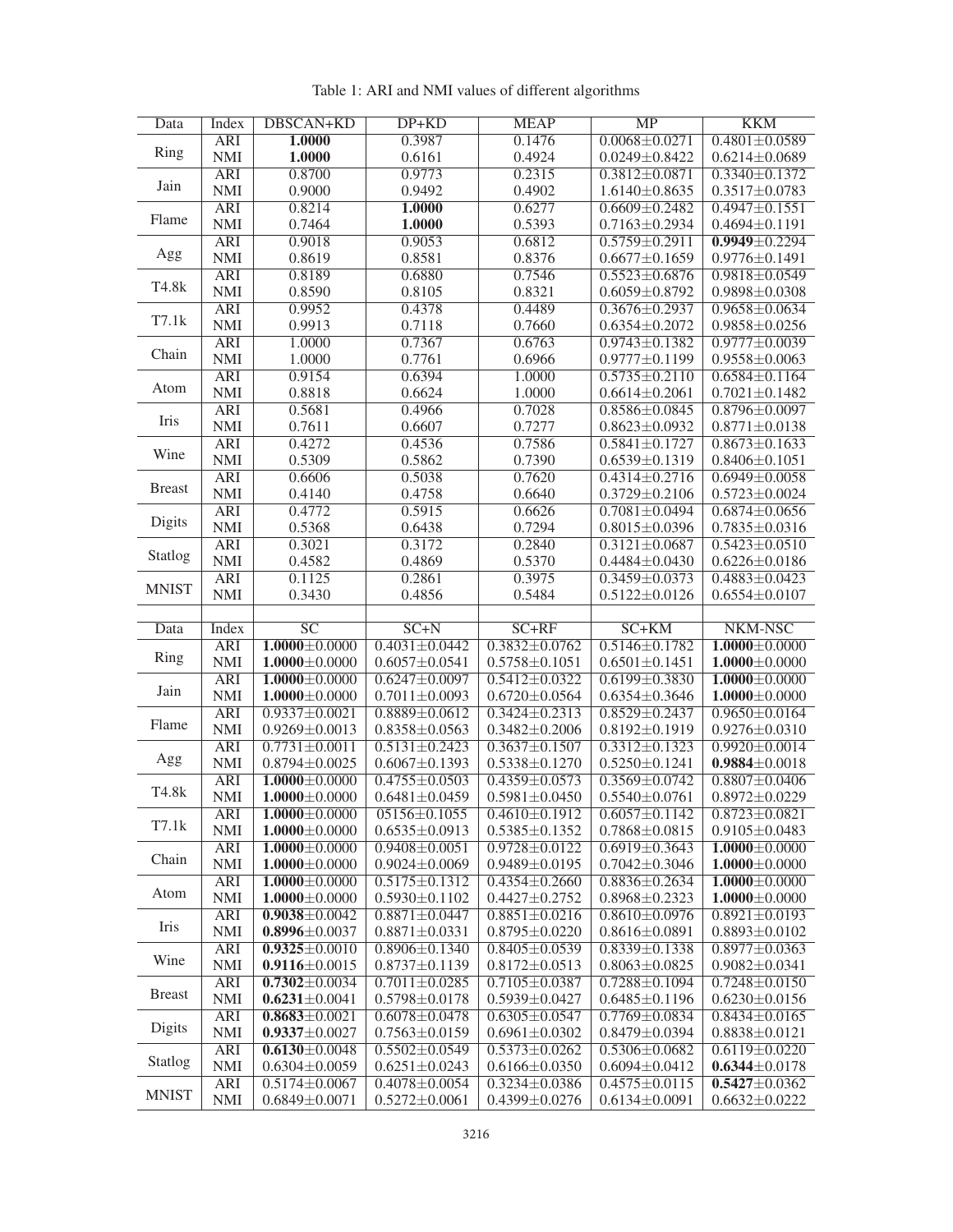Table 2: Running times of different algorithms

| Algorithm   | 2.000  | 4,000    | 6,000    | 8.000     | 10,000    |
|-------------|--------|----------|----------|-----------|-----------|
| DBSCAN+KD   | 14.69  | 42.47    | 82.31    | 168.70    | 227.70    |
| $DP+KD$     | 5.42   | 19.97    | 43.84    | 79.00     | 118.11    |
| <b>MEAP</b> | 62.72  | 249.39   | 478.63   | 754.23    | 1.045.38  |
| SC.         | 260.69 | 1.197.60 | 4.491.70 | 10.306.00 | 20.261.00 |
| $SC+N$      | 1.02   | 0.88     | 2.64     | 2.70      | 3.83      |
| $SC+RF$     | 3.11   | 5.88     | 10.58    | 11.20     | 14.44     |
| $SC+KM$     | 2.14   | 5.50     | 8.78     | 12.59     | 15.81     |
| MP          | 3.30   | 4.89     | 8.13     | 17.61     | 18.33     |
| <b>KKM</b>  | 19.19  | 53.22    | 100.50   | 161.86    | 241.47    |
| NKM-NSC     | 8.46   | 19.81    | 41.40    | 72.39     | 92.34     |

ing to the figure, we can see that the proposed algorithm is suitable to cluster large-scale data sets on a PC with the low configuration.



Figure 3: The running times on data set KDD-CUP'99

Next, we analyze the effects of the number of linear clusters  $p$ , the number of ensemble clusterings  $T$  and the number of iterations  $\tau$  on the performance of the proposed algorithm by the experiments. Fig. 4 shows the NMI and ARI values against different  $p$ ,  $T$  and  $\tau$  on data set MNIST, while other parameters are fixed. According to Figs.4(a,b,d,e), we can see that the NMI and ARI values of the proposed algorithm basically increase as the value of the parameters  $p$  and  $T$  increase. However, we also see that the NMI and ARI values more slowly increase, after the parameter values are growing to a certain extent. According to the time complexity of the proposed algorithm, we know that the computing cost increases as the values of the parameters  $p$  and  $T$  increase. This experimental result tells us that we should select the suitable values of the parameters to balance the computing cost and the clustering accuracy. According to Figs.4(c,f), we can see that the NMI and ARI values do not change, after the number of iterations is more than 6. This indicates that the proposed algorithm can rapidly converge.

# **Conclusions**

In this paper, we have proposed a new clustering algorithm for nonlinearly separable data sets. It is an extension of the k-means algorithm. Its optimization objective function is made up of three terms including a linearly separable clustering, a nonlinearly separable clustering and an ensemble



(a) NMI values against  $p$  values (b) NMI values against  $T$  values



(c) NMI values against  $\tau$  values (d) ARI values against p values



(e) ARI values against T values (f) ARI values against  $\tau$  values

Figure 4: Effect of the parameters

clustering. The proposed algorithm can rapidly and effectively recognize non-linearly separable clusters. In the experimental analysis, we have compared the proposed algorithm with other nonlinearly separable clustering algorithms on synthetic and real data sets. The comparison results have illustrated that the performance of the proposed algorithm is very effective and efficient.

### Acknowledgments

The authors are very grateful to the editors and reviewers for their valuable comments and suggestions. This work is supported by the National Natural Science Foundation of China (Nos. 61432011, 61773247, 61876103, 61976128, 61573229) and the 1331 Engineering Project of Shanxi Province, China.

#### References

Aggarwal, C. C., and Reddy, C. K., eds. 2014. *Data Clustering: Algorithms and Applications*. CRC Press.

Beckmann, N.; Kriegel, H.; Schneider, R.; and Seeger, B. 1990. The r\*-tree: An efficient and robust access method for points and rectangles. In *In Proceedings of the ACM SIG-MOD International Conference on Management of Data*, 322–331.

Benchmarks. Clustering benchmarks. https://github.com/ deric/clustering-benchmark.

Bentley, J. 1975. Multidimensional binary search trees used for associative searching. *Communications of the ACM* 18(9):509.